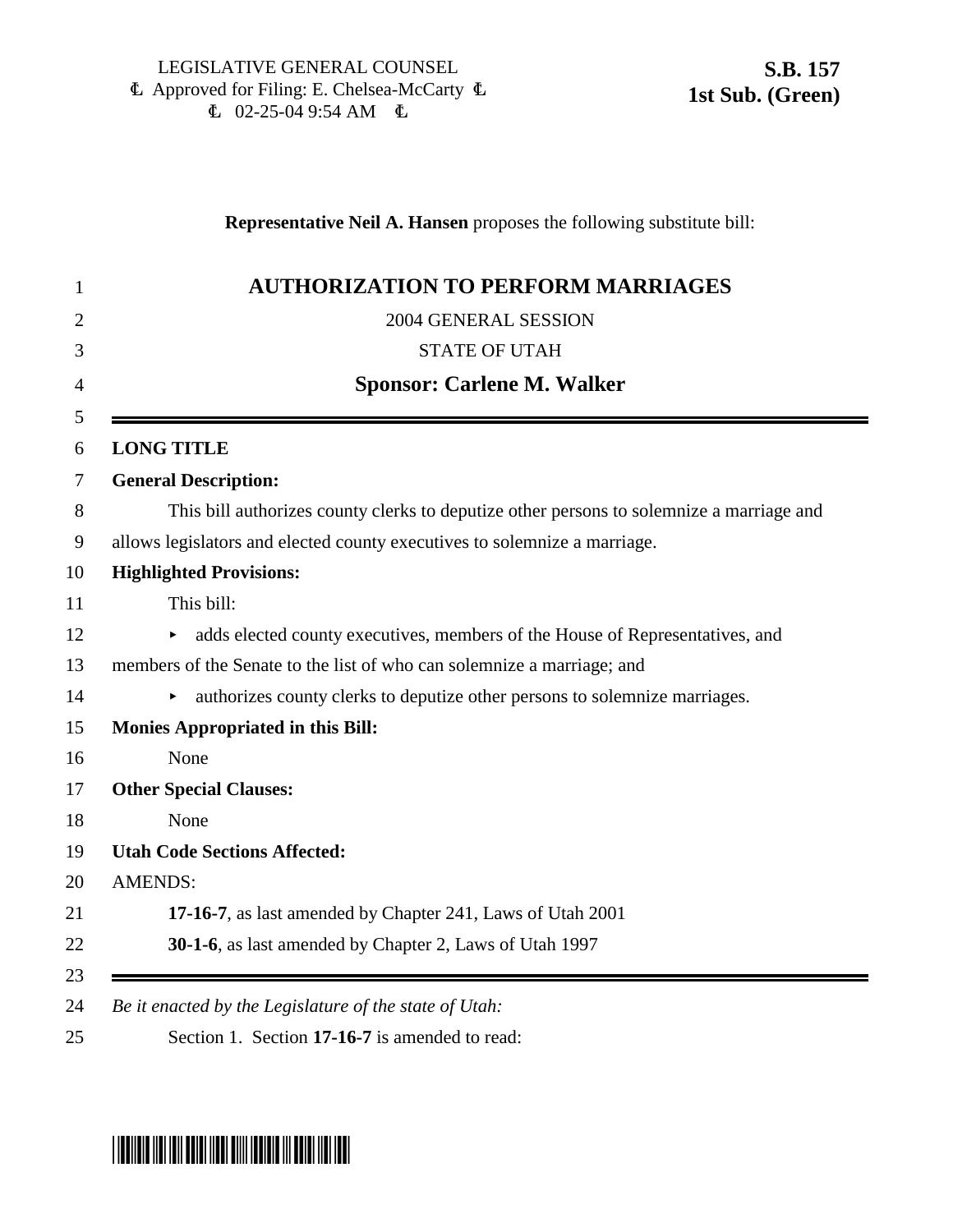| 26 | 17-16-7. Deputies and employees -- Appointments -- County legislative body                                  |
|----|-------------------------------------------------------------------------------------------------------------|
| 27 | consent power -- Liability of principal -- Deputy may serve despite vacancy in office of                    |
| 28 | appointing officer.                                                                                         |
| 29 | (1) (a) A county or precinct officer, including an elected county executive, except a                       |
| 30 | county commissioner or county council member, may, with the consent of the county                           |
| 31 | legislative body, appoint deputies and employees as necessary for the discharge of the duties of            |
| 32 | the officer's office.                                                                                       |
| 33 | (b) County clerks may deputize other persons to solemnize a marriage.                                       |
| 34 | $[\langle \theta \rangle]$ (c) The county legislative body's consent power under Subsection (1)(a) shall be |
| 35 | defined in county ordinance and may include consent by:                                                     |
| 36 | (i) the budget approval process;                                                                            |
| 37 | (ii) approval of an allocation of a certain number of positions; or                                         |
| 38 | (iii) approval or disapproval of the hiring of individual applicants.                                       |
| 39 | $[\text{(-c)}]$ (d) A county legislative body may by ordinance delegate to the county executive             |
| 40 | the authority to consent to the appointment of deputies and employees under this Subsection                 |
| 41 | (1).                                                                                                        |
| 42 | (2) If the county clerk performs district court clerk functions, the legislative body of that               |
| 43 | county shall provide the clerk with deputies and employees for the business of the district                 |
| 44 | courts as considered necessary and advisable by the judge or judges of the district court,                  |
| 45 | consistent with the level of funding for clerk services from the court administrator's office.              |
| 46 | (3) (a) Each officer appointing a deputy shall, for each deputy appointed, file a signed                    |
| 47 | writing with the county clerk that memorializes the appointment.                                            |
| 48 | (b) The officer appointing the deputy is liable for all official acts of the deputy.                        |
| 49 | (c) If the office of the officer who appointed the deputy becomes vacant, the deputy                        |
| 50 | may continue to serve despite the vacancy.                                                                  |
| 51 | Section 2. Section 30-1-6 is amended to read:                                                               |
| 52 | 30-1-6. Who may solemnize marriages -- Certificate.                                                         |
| 53 | (1) Marriages may be solemnized by the following persons only:                                              |
| 54 | (a) ministers, rabbis, or priests of any religious denomination who are:                                    |
| 55 | (i) in regular communion with any religious society; and                                                    |
| 56 | (ii) 18 years of age or older;                                                                              |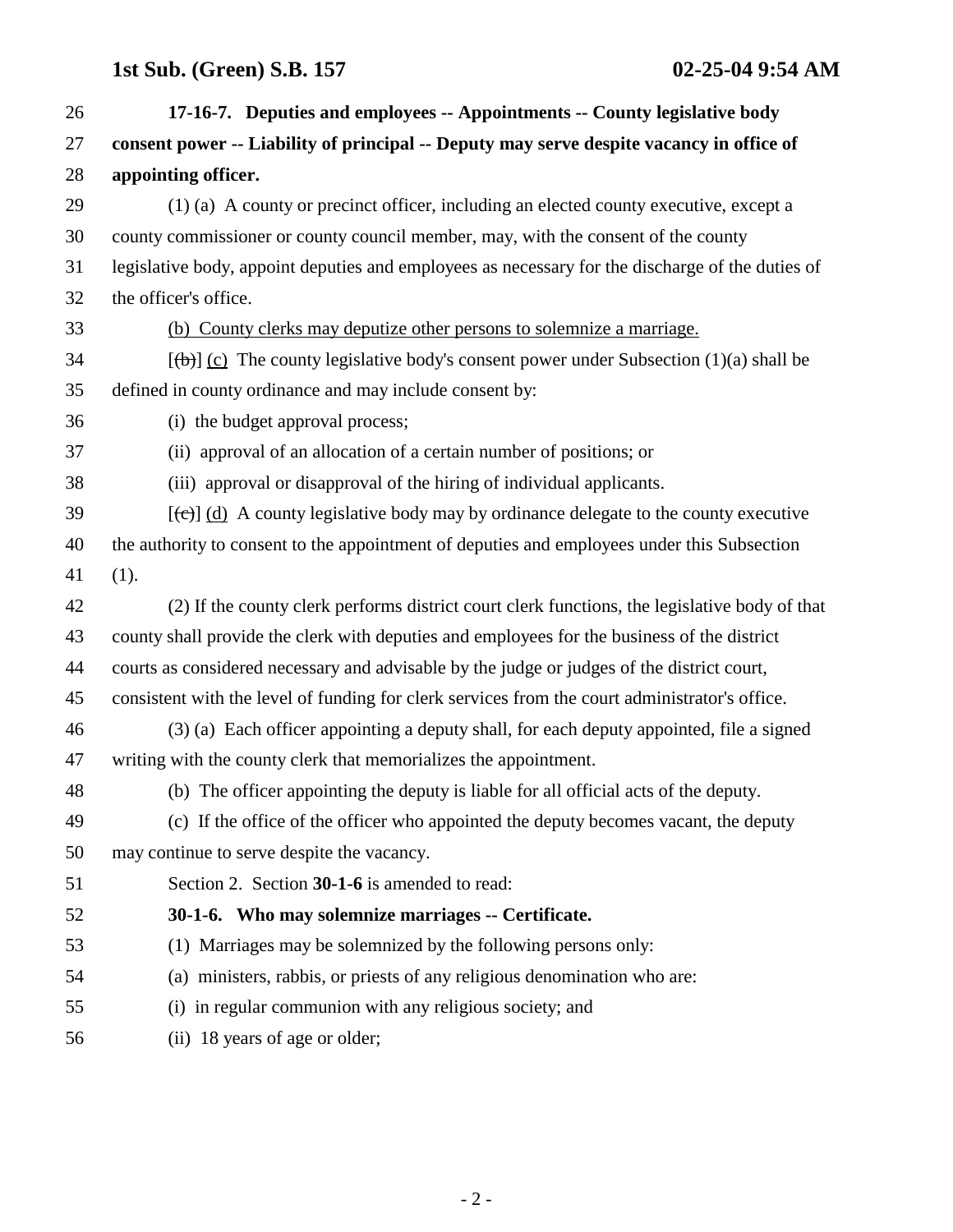| 57 | (b) Native American spiritual advisors;                                                                |
|----|--------------------------------------------------------------------------------------------------------|
| 58 | (c) the governor;                                                                                      |
| 59 | (d) mayors of municipalities;                                                                          |
| 60 | (e) elected county executives;                                                                         |
| 61 | $[\text{e}(\text{e})]$ (f) a justice, judge, or commissioner of a court of record;                     |
| 62 | $[\frac{f(f)}{g}]$ (g) a judge of a court not of record of the state;                                  |
| 63 | $[\frac{1}{2}, \frac{1}{2}]$ (h) judges or magistrates of the United States;                           |
| 64 | $[\frac{h}{\ln}]$ (i) the county clerk of any county in the state, if the clerk chooses to solemnize   |
| 65 | marriages;                                                                                             |
| 66 | [(i) the president] (j) all members of the Senate;                                                     |
| 67 | $[(i)$ the speaker] (k) all members of the House of Representatives; or                                |
| 68 | $[\frac{f(k)}{l}]$ (1) a judge or magistrate who holds office in Utah when retired, under rules set by |
| 69 | the Supreme Court.                                                                                     |
| 70 | (2) A person authorized under Subsection (1) who solemnizes a marriage shall give to                   |
| 71 | the couple married a certificate of marriage that shows the:                                           |
| 72 | (a) name of the county from which the license is issued; and                                           |
| 73 | (b) date of the license's issuance.                                                                    |
| 74 | (3) As used in this section:                                                                           |
| 75 | (a) "Judge or magistrate of the United States" means:                                                  |
| 76 | (i) a justice of the United States Supreme Court;                                                      |
| 77 | (ii) a judge of a court of appeals;                                                                    |
| 78 | (iii) a judge of a district court;                                                                     |
| 79 | (iv) a judge of any court created by an act of Congress the judges of which are entitled               |
| 80 | to hold office during good behavior;                                                                   |
| 81 | (v) a judge of a bankruptcy court;                                                                     |
| 82 | (vi) a judge of a tax court; or                                                                        |
| 83 | (vii) a United States magistrate.                                                                      |
| 84 | (b) (i) "Native American spiritual advisor" means a person who:                                        |
| 85 | (A) (I) leads, instructs, or facilitates a Native American religious ceremony or service;              |
| 86 | <b>or</b>                                                                                              |
| 87 | (II) provides religious counseling; and                                                                |